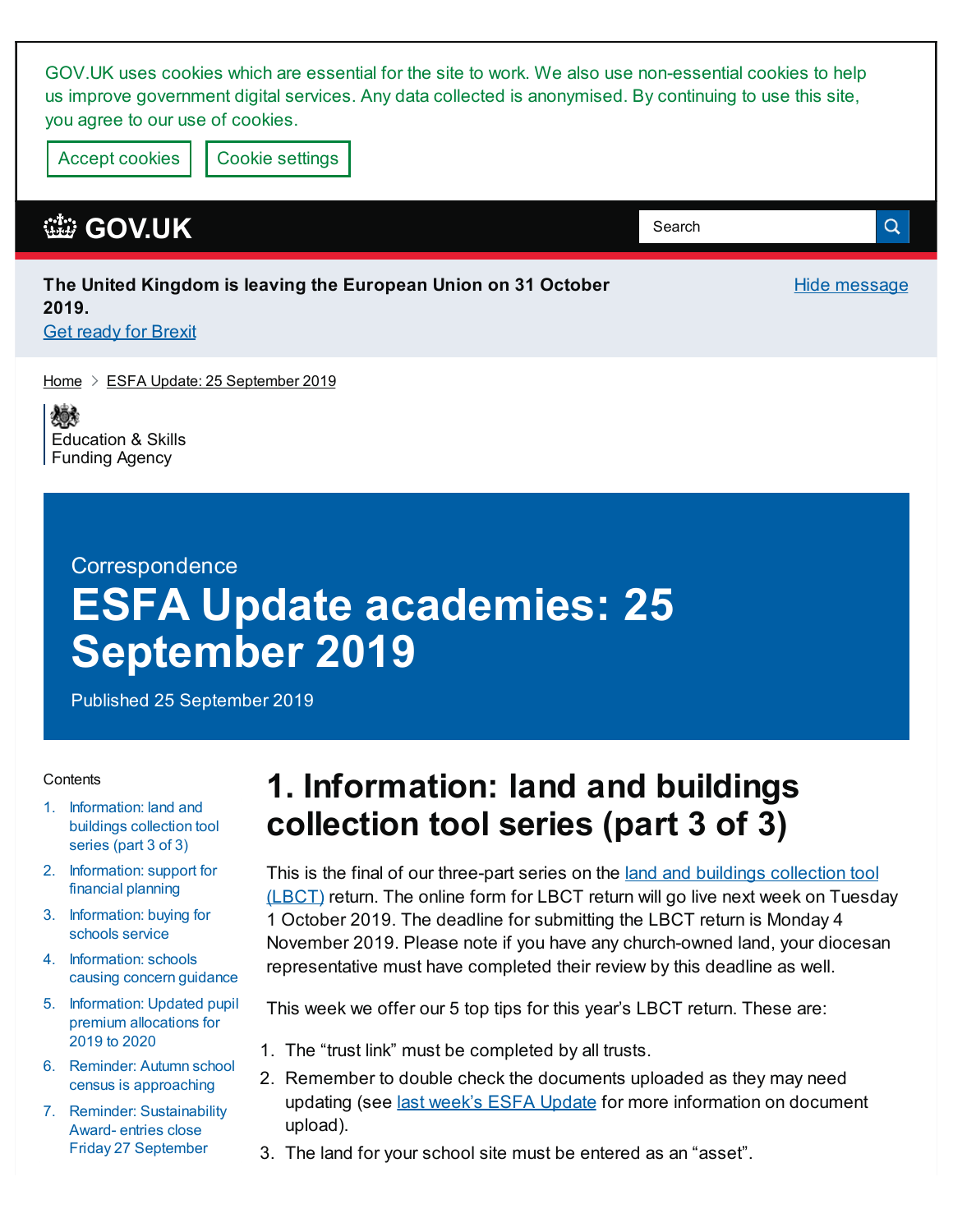- 4. Don't forget to add your playing fields including playing fields at a different location to your main site or provided by another organisation (e.g., your local authority).
- 5. If you have church owned land, contact your local diocese early to find out who will review your LBCT return.

This week we will be hosting 2 Skype calls:

- Thursday 26 September 10am to 10:30am is aimed at new academy trusts.
- Friday 27 September 10am to 10:30am is for all other users.

Please see the **LBCT [GOV.UK](https://www.gov.uk/government/publications/academies-land-and-buildings-collection-tool?utm_source=ESFA Update 25 Sep)** page for joining details.

In case you missed it, last week's ESFA [Update](https://www.gov.uk/government/publications/esfa-update-18-september-2019/esfa-update-academies-18-september-2019) covered documentation to upload and suggested data adjustments.

## <span id="page-1-0"></span>**2. Information: support for financial planning**

The Department for Education has launched a suite of resources to support schools implementing integrated [curriculum](https://www.gov.uk/guidance/integrated-curriculum-and-financial-planning-icfp) and financial planning (ICFP).

This has summaries of the common features of ICFP for trust leaders, governors and business managers. It also includes examples of best practice and free-todownload practical resources.

We have also updated the *[financial](https://www.gov.uk/guidance/get-financial-advice-for-schools) advice for schools service*, which now includes providers who can provide face-to-face consultancy support and access to ICFP tools.

### <span id="page-1-1"></span>**3. Information: buying for schools service**

We've made it easier for you to find the right deal for your school with the buying for schools service. A new find a [DfE-approved](https://www.gov.uk/guidance/buying-for-schools?utm_source=email&utm_medium=Email&utm_campaign=Back to school) framework will help you to find the right deal for your school quickly and easily. It has advice and guidance on buying all together, making it easier to find what you need.

Buying for schools includes a new **education [technology](http://bit.ly/SCTEdTec)** deal as part of the suite of recommended deals.

Designed specifically for the education sector, the education technology deal offers a whole spectrum of IT requirements from small orders for hardware to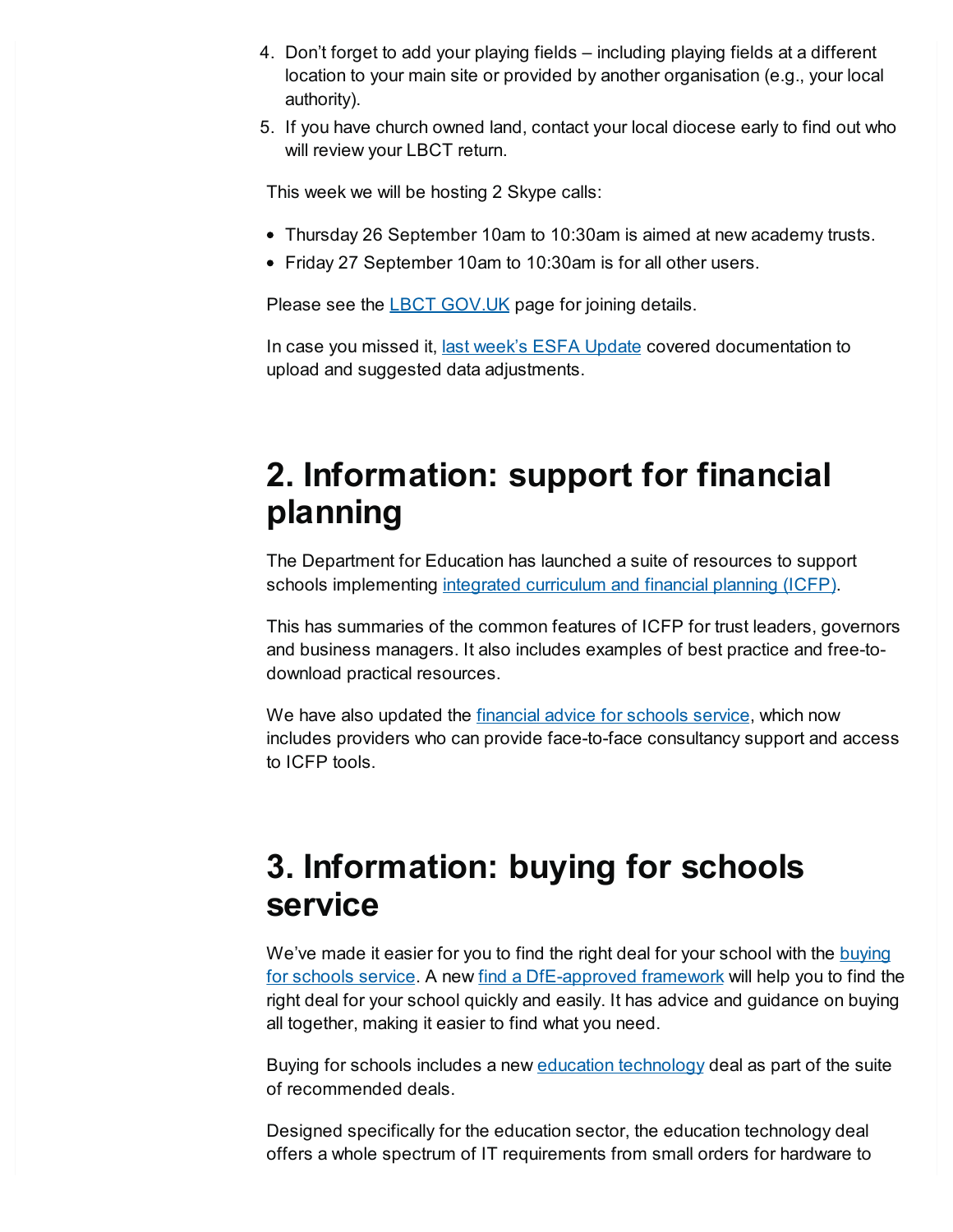### <span id="page-2-0"></span>**4. Information: schools causing concern guidance**

The Department for Education has updated the schools causing concern guidance, which sets out how regional schools [commissioners](https://www.gov.uk/government/publications/schools-causing-concern--2) and local authorities may use their powers of intervention in schools and academies.

The update does not introduce any new policy that has not been publicly announced. It is to make the information easier to use and understand and to best reflect current policy. We have:

- brought the guidance in line with the most recent department policies including removing references to coasting and floor standards.
- added information about how the school support offer will work in 2019 to 2020.
- changed the guidance structure to avoid confusion between the academy and maintained school intervention frameworks and added a chapter called "academies causing concern".
- included a new chapter on pupil referral unit intervention that was previously contained in a separate document.
- added a subsection to explain terminology.

#### <span id="page-2-1"></span>**5. Information: Updated pupil premium allocations for 2019 to 2020**

We have updated the published pupil premium [allocations](https://www.gov.uk/government/publications/pupil-premium-allocations-and-conditions-of-grant-2019-to-2020) for 2019 to 2020, to reflect quarter 2 payments.

### <span id="page-2-2"></span>**6. Reminder: Autumn school census is approaching**

The autumn school census 2019 opens on Thursday 3 October. You need to submit your information by Wednesday 30 October. These user [reports](https://www.gov.uk/government/publications/collect-guides-for-schools-and-local-authorities) explain how to use [COLLECT.](https://sa.education.gov.uk/)

A ['beta'](https://services.signin.education.gov.uk/) release of the 2019 autumn school census live COLLECT blade is available. You should take this opportunity to load a file output from your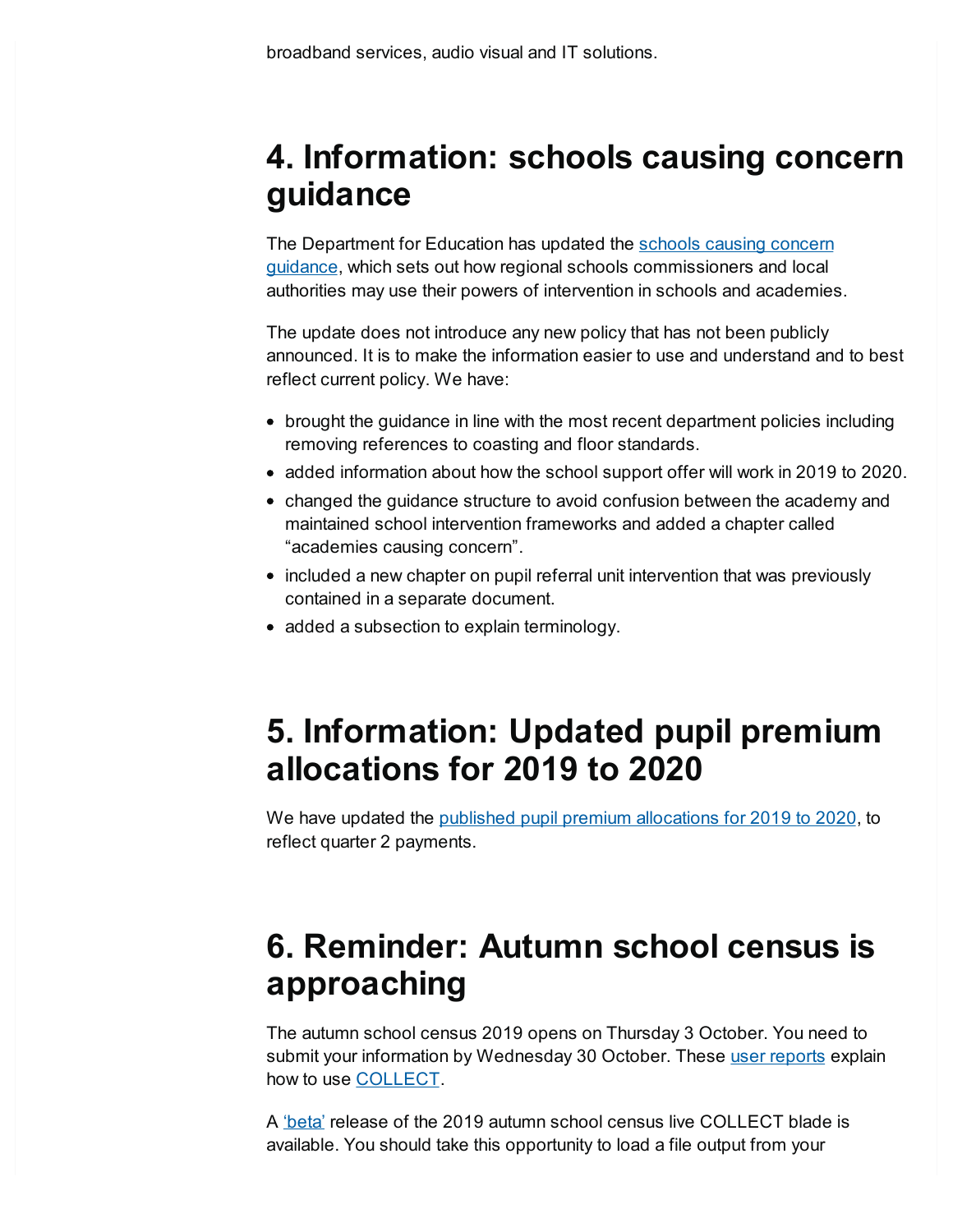management information system (MIS) into COLLECT before Friday 27 September at 4pm.

This will allow you to check all the required data has inputted correctly from the file output from your MIS into the autumn census return. Also allows you to check whether any validation errors or queries are generated against your data when loaded into COLLECT. These will need to be resolved before the collection goes live. For schools seeing COLLECT for the first time it will allow you to become familiar with the COLLECT database.

Our [interactive](https://www.gov.uk/government/publications/interactive-post-16-school-census-tool) post-16 census tool helps you return accurate 16 to 19 data. We will publish our usual suite of 16 to 19 funding reports in COLLECT along with user guides by the end of September.

DfE have recently been working to improve the school census guide following feedback from schools and local authorities. Following a full review, the 2019 to 2020 census guide has been replaced with a web based [manual](https://www.gov.uk/guidance/complete-the-school-census/check-your-data).

### <span id="page-3-0"></span>**7. Reminder: Sustainability Awardentries close Friday 27 September**

Last chance to put yourself forward for the Department for Education's Sustainability Award, sponsored by Engie. Entries close on Friday 27 September.

This award is to be given to the school that demonstrates an innovative and impactful sustainability programme. The department wants to identify and share best practice across the education community. There will be a  $£2,500$  reward for the winning school.

In order to be considered for this award, please include examples of policies that have been set up, the positive (or negative and how this was resolved) outcomes and how you have engaged the pupils and community to take these beyond the school day.

You can submit your entry [here](https://www.educationestates.com/awards-entry-dfe/).

**Brexit**